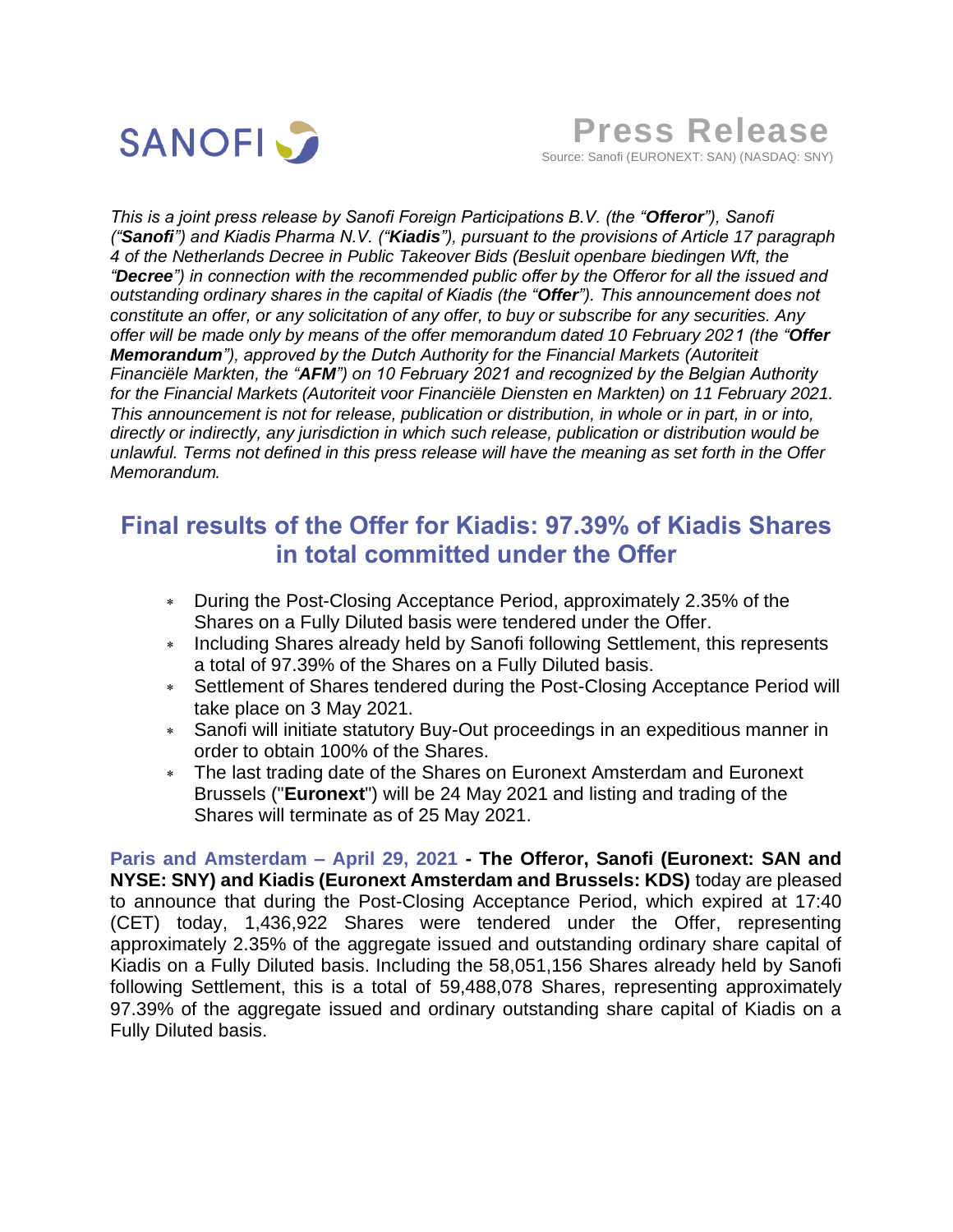# **Settlement**

Shareholders who accepted the Offer shall receive the Offer Price for each Tendered Share tendered during the Post-Closing Acceptance Period and transferred (*geleverd*) to the Offeror for acceptance pursuant to the Offer, under the terms and conditions set out in the Offer Memorandum. Reference is made to Section 5.12 (*Post-Closing Acceptance Period*) of the Offer Memorandum.

Settlement of the Shares and payment of the Offer Price will take place on 3 May 2021. Following settlement of the Shares tendered during the Post-Closing Acceptance Period, the Offeror will (directly or indirectly) hold 59,488,078 Shares, representing approximately 97.39% of the aggregate issued and outstanding ordinary share capital of Kiadis on a Fully Diluted basis.

ING Bank N.V. has been acting as settlement and exchange agent in connection with the Offer.

# **Buy-Out**

Since the Offeror owns more than 95% of the Shares, the Offeror will initiate the statutory Buy-Out in an expeditious manner in order to obtain 100% of the Shares. Reference is made to section 6.11(c) (*Buy-Out*) of the Offer Memorandum.

# **Delisting**

As a result of the acquisition of more than 95% of the Shares by the Offeror, the listing and trading of the Shares on Euronext will be terminated.

In consultation with Euronext, it has been decided that the last day of trading of the Shares will be on 24 May 2021. This means that the termination of the listing of the Shares shall be effective as of 25 May 2021. Reference is made to Sections 6.11(a) (*Intentions following the Offer being declared unconditional*) and Section 6.11(b) (*Liquidity and delisting*) of the Offer Memorandum.

# **Dutch Translation/ Nederlandse vertaling**

- Tijdens de Na-aanmeldingstermijn is ongeveer 2.35% van de Aandelen op basis van Volledige Verwatering aangemeld onder het Bod.
- Inclusief de Aandelen die na Overdracht reeds door Sanofi worden gehouden, vertegenwoordigt dit een totaal van 97.39% van de Aandelen op basis van Volledige Verwatering.
- Overdracht van de Aandelen die zijn aangemeld tijdens de Na-aanmeldingstermijn vindt plaats op 3 mei 2021.
- Sanofi zal op korte termijn de wettelijke Uitkoopprocedure initiëren om 100% van de Aandelen te verkrijgen.
- De laatste handelsdag van de Aandelen aan Euronext Amsterdam en Euronext Brussel ("**Euronext**") zal op 24 mei 2021 zijn en de notering van en de handel in de Aandelen zal eindigen per 25 mei 2021.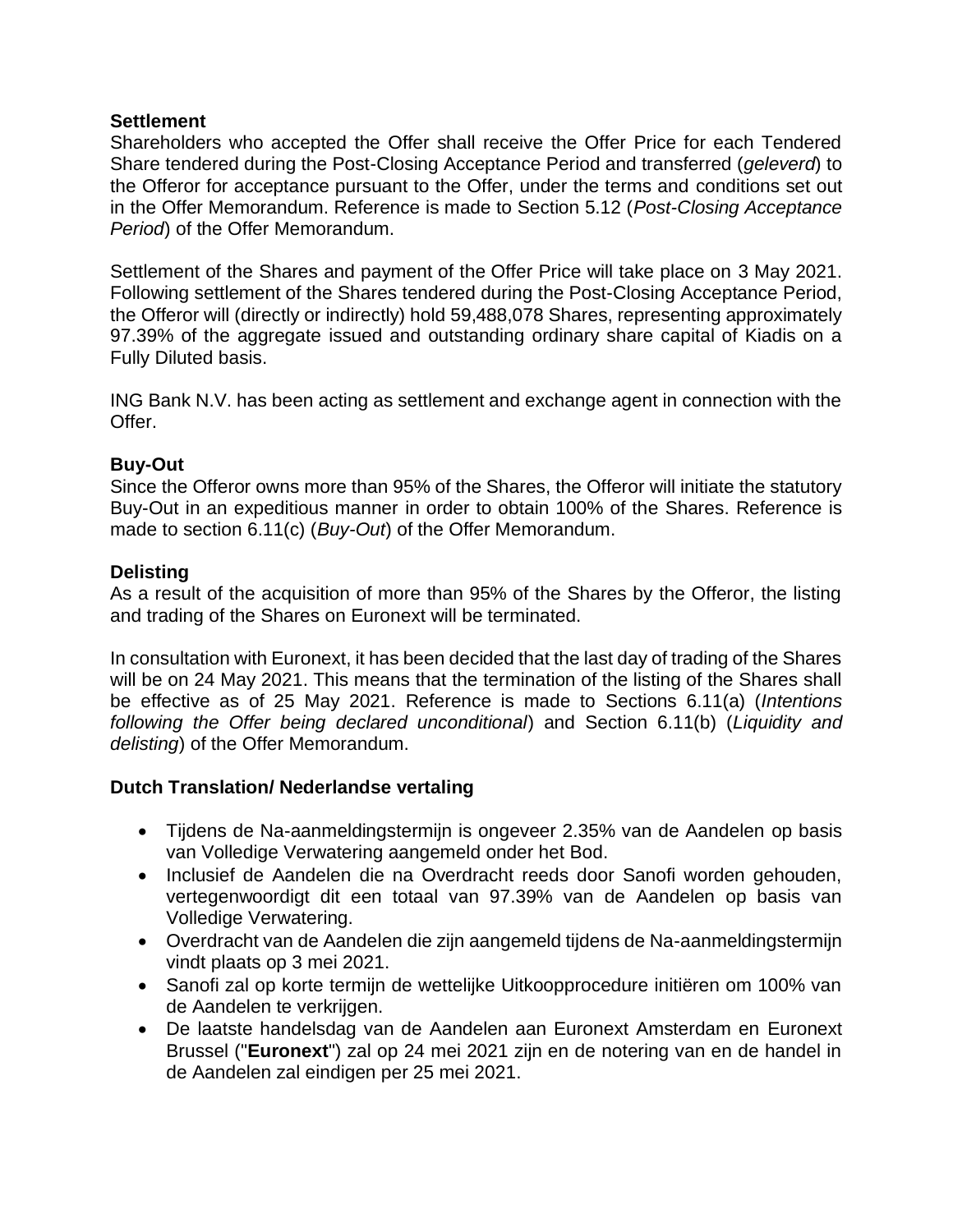**Parijs, Frankrijk en Amsterdam, Nederland, 29 april 2021 – De Bieder, Sanofi (Euronext: SAN en NYSE: SNY) en Kiadis (Euronext Amsterdam en Brussel: KDS)**  zijn verheugd vandaag aan te kondigen dat tijdens de Na-aanmeldingstermijn, die vandaag om 17:40 (CET) is geëindigd, 1,436,922 Aandelen zijn aangemeld onder het Bod, wat ongeveer 2.35% van het geplaatst en uitstaand gewoon aandelenkapitaal van Kiadis op basis van Volledige Verwatering vertegenwoordigt. Inclusief de 58,051,156 Aandelen die na Overdracht reeds door Sanofi worden gehouden, zijn dit in totaal 59,488,078 Aandelen, wat ongeveer 97.39% van het geplaatst en uitstaand gewoon aandelenkapitaal van Kiadis op basis van Volledige Verwatering vertegenwoordigt.

## **Overdracht**

Aandeelhouders die het Bod hebben geaccepteerd zullen de Biedprijs ontvangen voor elk tijdens de Na-aanmeldingstermijn Aangemeld Aandeel dat aan de Bieder is geleverd, onder de voorwaarden zoals uiteengezet in het Biedingsbericht. Verwezen wordt naar Hoofdstuk 5.12 (*Post-Closing Acceptance Period*) van het Biedingsbericht.

Overdracht van de Aandelen en betaling van de Biedprijs zal plaatsvinden op 3 mei 2021. Na overdracht van de Aandelen die zijn aangemeld tijdens de Na-aanmeldingstermijn zal de Bieder (direct of indirect) 59,488,078 Aandelen bezitten, wat ongeveer 97.39% van het totaal geplaatst en uitstaand gewoon aandelenkapitaal van Kiadis op basis van Volledige Verwatering vertegenwoordigt.

ING Bank N.V. heeft opgetreden als omwissel- en betaalkantoor in verband met het Bod.

### **Uitkoopprocedure**

Aangezien de Bieder meer dan 95% van de Aandelen houdt, zal de Bieder spoedig de wettelijke Uitkoopprocedure in gang zetten om 100% van de Aandelen te verkrijgen. Verwezen wordt naar Hoofdstuk 6.11(c) (*Buy-Out*) van het Biedingsbericht.

# **Beëindiging van de beursnotering**

Als gevolg van de verkrijging van meer dan 95% van de Aandelen door de Bieder, zal de notering van en de handel in de Aandelen aan Euronext worden beëindigd.

In samenspraak met Euronext is besloten dat de laatste handelsdag van de Aandelen 24 mei 2021 zal zijn. Dit betekent dat de beëindiging van de notering van de Aandelen van kracht wordt per 25 mei 2021. Verwezen wordt naar Hoofdstuk 6.11(a) (*Intentions following the Offer being declared unconditional*) en Hoofdstuk 6.11(b) (*Liquidity and delisting*) van het Biedingsbericht.

**Dit is een vertaling van het oorspronkelijke in de Engelse taal opgestelde persbericht en deze vertaling wordt uitsluitend voor informatieve doeleinden verstrekt. In geval van verschillen tussen beide versies prevaleert de Engelse tekst. Aan de vertaling kunnen geen rechten worden ontleend.**

### **Announcements**

Any announcement contemplated by the Offer Memorandum will be issued by press release. Any press release issued by the Offeror will be made available on the website of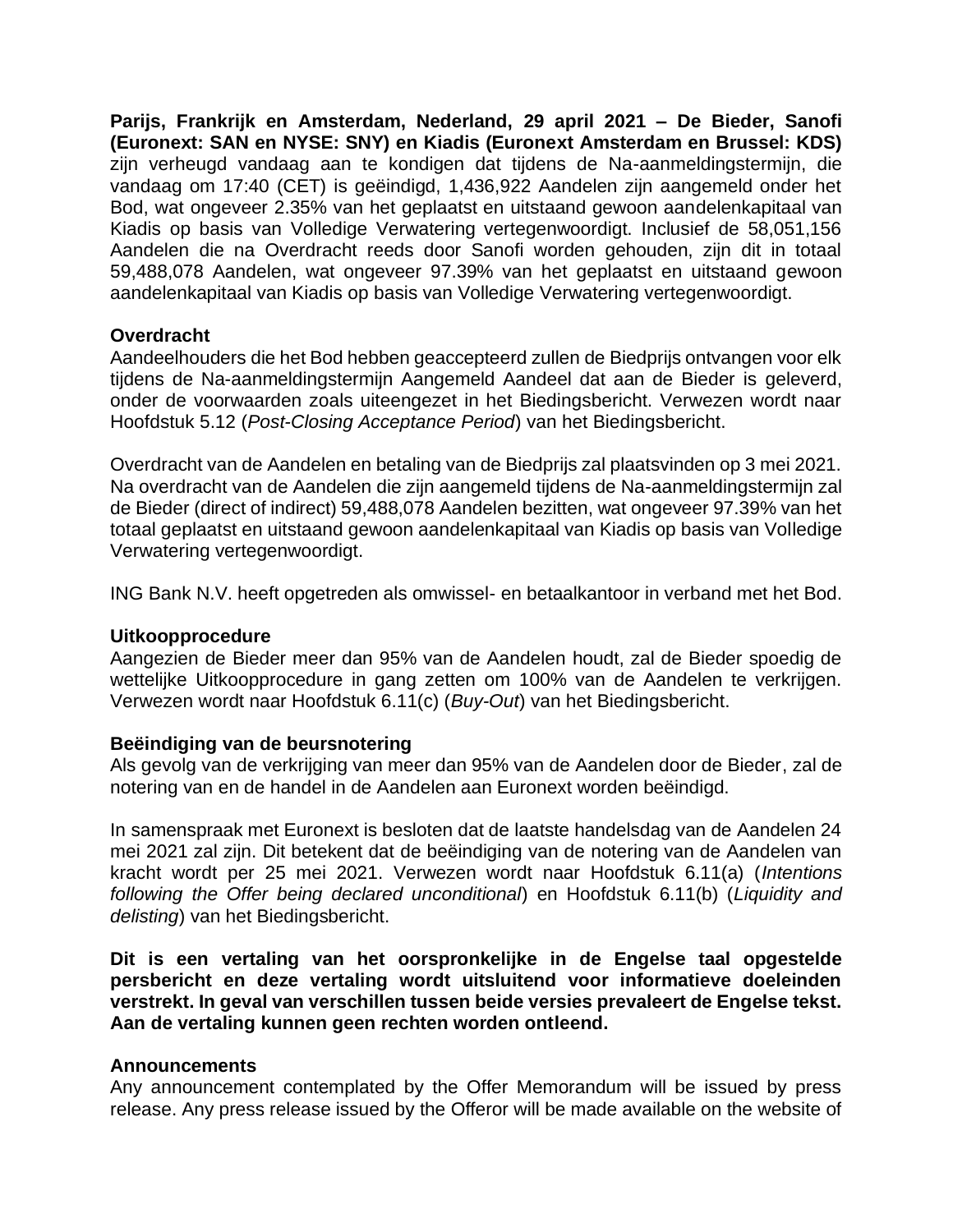the Offeror [\(www.sanofi.com\)](http://www.sanofi.com/). Any press release issued by Kiadis will be made available on the website [\(www.kiadis.com\)](http://www.kiadis.com/).

Subject to any applicable requirements of the applicable rules and without limiting the manner in which the Offeror may choose to make any public announcement, the Offeror will have no obligation to communicate any public announcement other than as described above.

## **Offer Memorandum, Position Statement and further information**

This announcement contains selected, condensed information regarding the Offer and does not replace the Offer Memorandum and/or the Position Statement. The information in this announcement is not complete and additional information is contained in the Offer Memorandum and the Position Statement.

Digital copies of the Offer Memorandum are available on the website of the Offeror [\(www.sanofi.com\)](http://www.sanofi.com/) and digital copies of the Position Statement are available on the website of Kiadis [\(www.kiadis.com\)](http://www.kiadis.com/). Such websites do not constitute part of, and are not incorporated by reference into, the Offer Memorandum. Copies of the Offer Memorandum and the Position Statement are on request also available free of charge at the offices of Kiadis and the Settlement Agent at the addresses below:

*Kiadis*  Kiadis Pharma N.V. Paasheuvelweg 25A 1105 BP Amsterdam The Netherlands

*Settlement Agent* ING Bank N.V. Bijlmerdreef 106 1102 CT Amsterdam The Netherlands

#### **About Kiadis**

Founded in 1997, Kiadis is committed to developing innovative cell-based medicines for patients with lifethreatening diseases. With headquarters in Amsterdam, The Netherlands, and offices and activities across the United States, Kiadis is reimagining medicine by leveraging the natural strengths of humanity and our collective immune system to source the best cells for life.

Kiadis is listed on the regulated market of Euronext Amsterdam and Euronext Brussels since July 2, 2015, under the symbol KDS. Learn more at [www.kiadis.com.](http://www.kiadis.com/)

#### **Disclaimer**

*This press release contains inside information within the meaning of the EU Market Abuse Regulation (596/2014).*

*The information in the press release is not intended to be complete. This announcement is for information purposes only and does not constitute an offer, or any solicitation of any offer, to buy or subscribe for any securities.* 

*The distribution of this press release may, in some countries, be restricted by law or regulation. Accordingly, persons who come into possession of this document should inform themselves of and observe these restrictions. To the fullest extent permitted by applicable law, Sanofi and Kiadis disclaim any responsibility or liability for the violation of any such restrictions by any person. Any failure to comply with these restrictions may constitute a violation of the securities laws of that jurisdiction. Neither Sanofi, nor Kiadis, nor any of their advisors assumes any responsibility for any violation by any of these restrictions. Any Kiadis*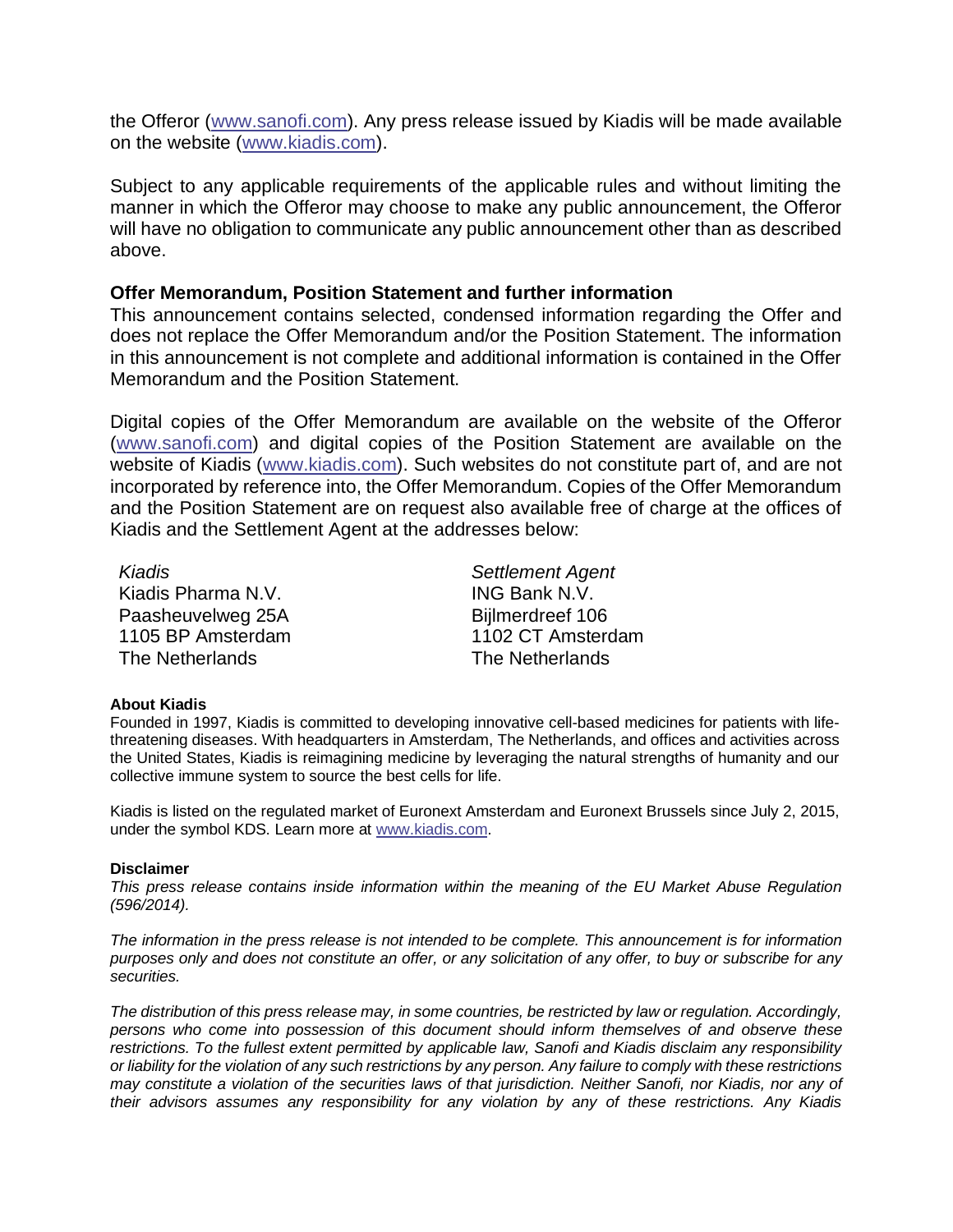*shareholder who is in any doubt as to his or her position should consult an appropriate professional advisor without delay.* 

#### **Kiadis forward-looking statements**

*Certain statements, beliefs and opinions in this press release are forward-looking, which reflect Kiadis' or, as appropriate, Kiadis' officers' current expectations and projections about future events. By their nature, forward-looking statements involve a number of known and unknown risks, uncertainties and assumptions that could cause actual results, performance, achievements or events to differ materially from those expressed, anticipated or implied by the forward-looking statements. These risks, uncertainties and assumptions could adversely affect the outcome and financial effects of the plans and events described herein. A multitude of factors including, but not limited to, changes in demand, regulation, competition and technology, can cause actual events, performance, achievements or results to differ significantly from any anticipated or implied development. Forward-looking statements contained in this press release regarding past trends or activities should not be taken as a representation that such trends or activities will continue in the future. As a result, Kiadis expressly disclaims any obligation or undertaking to release any update or revisions to any forward-looking statements in this press release as a result of any change in expectations or projections, or any change in events, conditions, assumptions or circumstances on which these forwardlooking statements are based. Neither Kiadis nor its advisers or representatives nor any of its subsidiary undertakings or any such person's officers or employees guarantees that the assumptions underlying such forward-looking statements are free from errors nor does either accept any responsibility for the future accuracy of the forward-looking statements contained in this press release or the actual occurrence of the anticipated or implied developments. You should not place undue reliance on forward-looking statements, which speak only as of the date of this press release.*

#### **About Sanofi**

Sanofi is dedicated to supporting people through their health challenges. We are a global biopharmaceutical company focused on human health. We prevent illness with vaccines, provide innovative treatments to fight pain and ease suffering. We stand by the few who suffer from rare diseases and the millions with long-term chronic conditions.

With more than 100,000 people in 100 countries, Sanofi is transforming scientific innovation into healthcare solutions around the globe.

Sanofi, Empowering Life

**Sanofi Media Relations Contact**  Sally Bain Tel.: +1 (781) 264-1091 [Sally.Bain@sanofi.com](mailto:Sally.Bain@sanofi.com)

**Kiadis Contact**  Maryann Cimino, Senior Manager, Corporate Affairs Tel.: +1 (617) 710-7305 [m.cimino@kiadis.com](mailto:m.cimino@kiadis.com)

**Kiadis Media Relations Contacts**  LifeSpring Life Sciences Communication: Leon Melens (Amsterdam) Tel.: +31 (20) 538 16 427 [lmelens@lifespring.nl](mailto:lmelens@lifespring.nl)

**Sanofi Investor Relations Contacts Paris** Eva Schaefer-Jansen Arnaud Delepine

**Sanofi Investor Relations Contacts North America**

Felix Lauscher Fara Berkowitz Suzanne Greco

**Sanofi IR main line:** Tel.: +33 (0)1 53 77 45 45 [investor.relations@sanofi.com](mailto:investor.relations@sanofi.com) https://www.sanofi.com/en/investors/contact